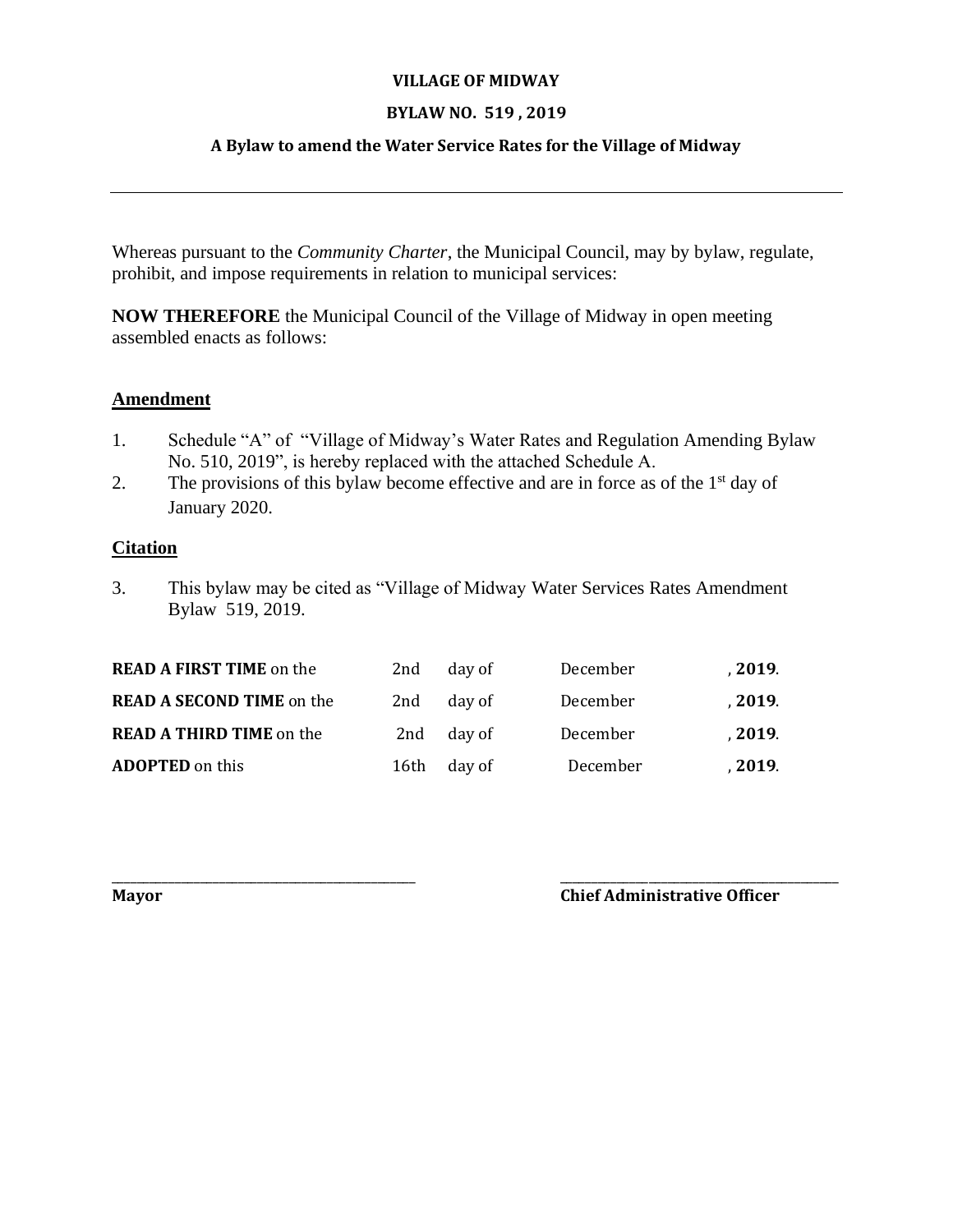## VILLAGE OF MIDWAY WATER RATES AND REGULATIONS BYLAW 519, 2019 SCHEDULE A

|                                                                                                                              | <b>MONTHLY</b>            | <b>YEARLY</b> |
|------------------------------------------------------------------------------------------------------------------------------|---------------------------|---------------|
| <b>RESIDENTIAL</b>                                                                                                           |                           |               |
| Single Family Residential<br>Dwelling                                                                                        | \$20.00                   | \$240.00      |
| Single Family Residential with<br>secondary suite(s) per suite                                                               | \$20.00 per suite         | \$240.00      |
| <b>COMMERCIAL</b>                                                                                                            |                           |               |
| Apartment and Rental Suites -<br>per unit                                                                                    | \$20.00                   | \$240.00      |
| <b>Barber and Hairdressers</b>                                                                                               | \$31.00                   | \$372.00      |
| Cafes, Restaurant, Lounge,<br>Coffee Shop                                                                                    | \$51.50                   | \$618.00      |
| Campsite - seasonal                                                                                                          | \$130.00                  |               |
| Churches, Clubs                                                                                                              | \$20.00                   | \$240.00      |
| <b>Curling Rink</b>                                                                                                          | \$51.50                   | \$618.00      |
| <b>Financial Institution</b>                                                                                                 | \$20.00                   | \$240.00      |
| Federal/Prov Government<br><b>Building</b>                                                                                   | \$20.00                   | \$240.00      |
| Home Occupation - In addition<br>to dwelling unit - Part-time 3 day<br>or less                                               | \$5.00                    | \$60.00       |
| Home Occupation - In addition<br>to dwelling unit - Full time                                                                | \$10.00                   | \$120.00      |
| Hotel/Motel - per sleeping unit.<br>Eating Establishments and Liquor<br>Outlets are subject to additional<br>charges per use | \$5.00 per unit per month |               |
| Hotels, Saloons, Bar                                                                                                         | \$80.00                   | \$960.00      |